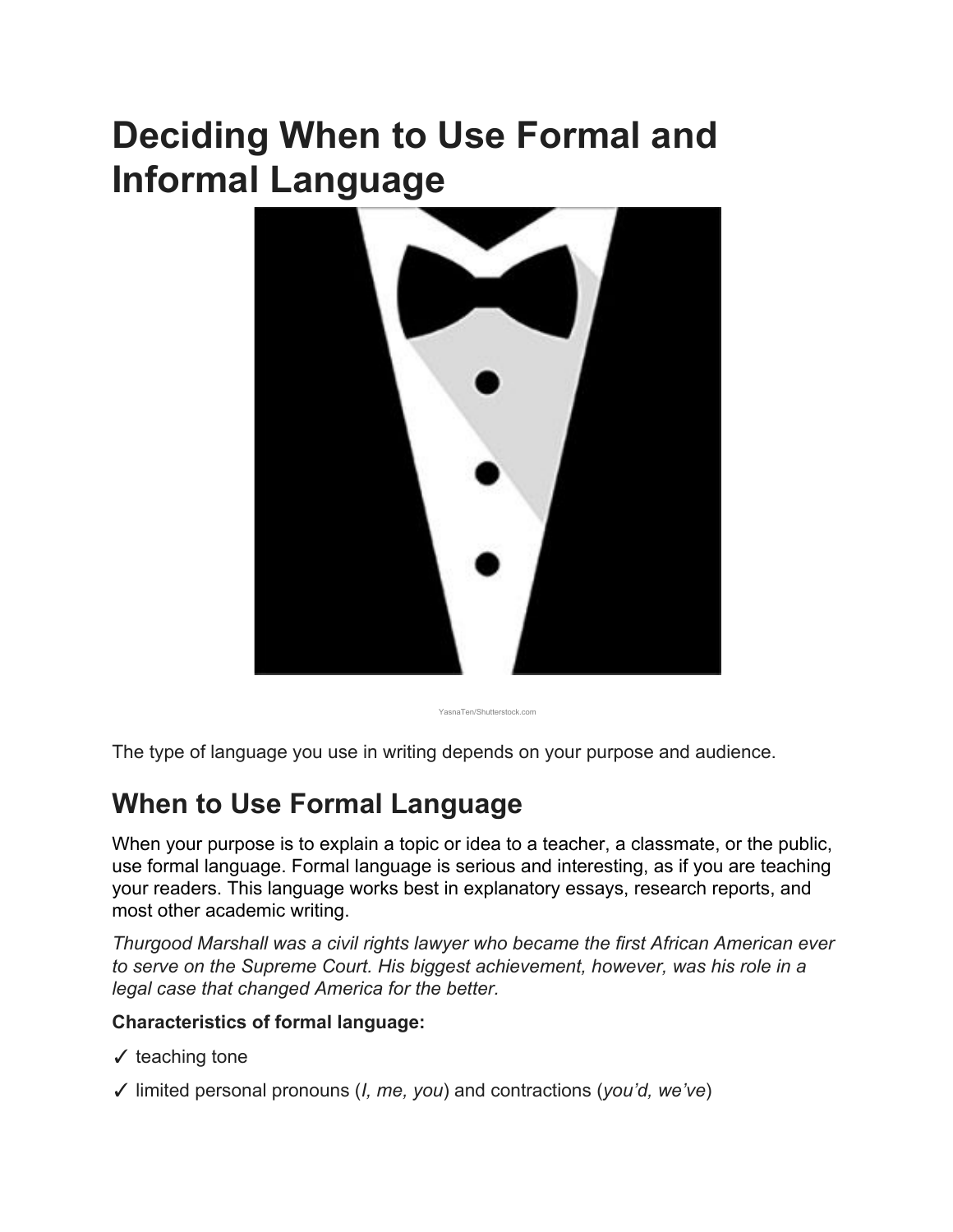- ✓ academic vocabulary
- ✓ longer sentences
- ✓ neutral voice

**Your Turn**Reread the sample paragraph about Thurgood Marshall and write down parts that show characteristics of formal language.

(Answers will vary.)

Thurgood Marshall, civil rights lawyer, first African American ever to serve on the Supreme Court, legal case that changed America

## **When to Use Informal Language**

Other writing situations call for more casual, informal language. When your purpose is to share your personal thoughts and feelings or to tell a story, use language that sounds more like you are talking with your friends or classmates. This type of language works best for stories, personal narratives, and social forms (blogs, microblogs, personal email).

*When I finally stepped on stage, my mind froze. "Oh no," I thought. "I forgot my line." I started to feel embarrassed, but then I looked at Chad. He pointed to his hat. That's it! I remembered what I was supposed to say.*

### **Characteristics of informal language:**

- ✓ conversational tone
- ✓ frequent personal pronouns (*I, me, you*) and contractions (*you'd, we've*)
- ✓ informal expressions (*what's up?*)
- ✓ shorter sentences
- ✓ personal feelings

**Your Turn**Reread the sample paragraph about the stage play and write down parts that show characteristics of informal language.

(Answers will vary.)

I finally stepped, my mind froze, "Oh no," feel embarrassed, I looked at Chad, That's it!, I remembered

**Your Turn**Review the following writing scenarios. Decide which two should use formal language and which one should use informal language. Explain your choices.